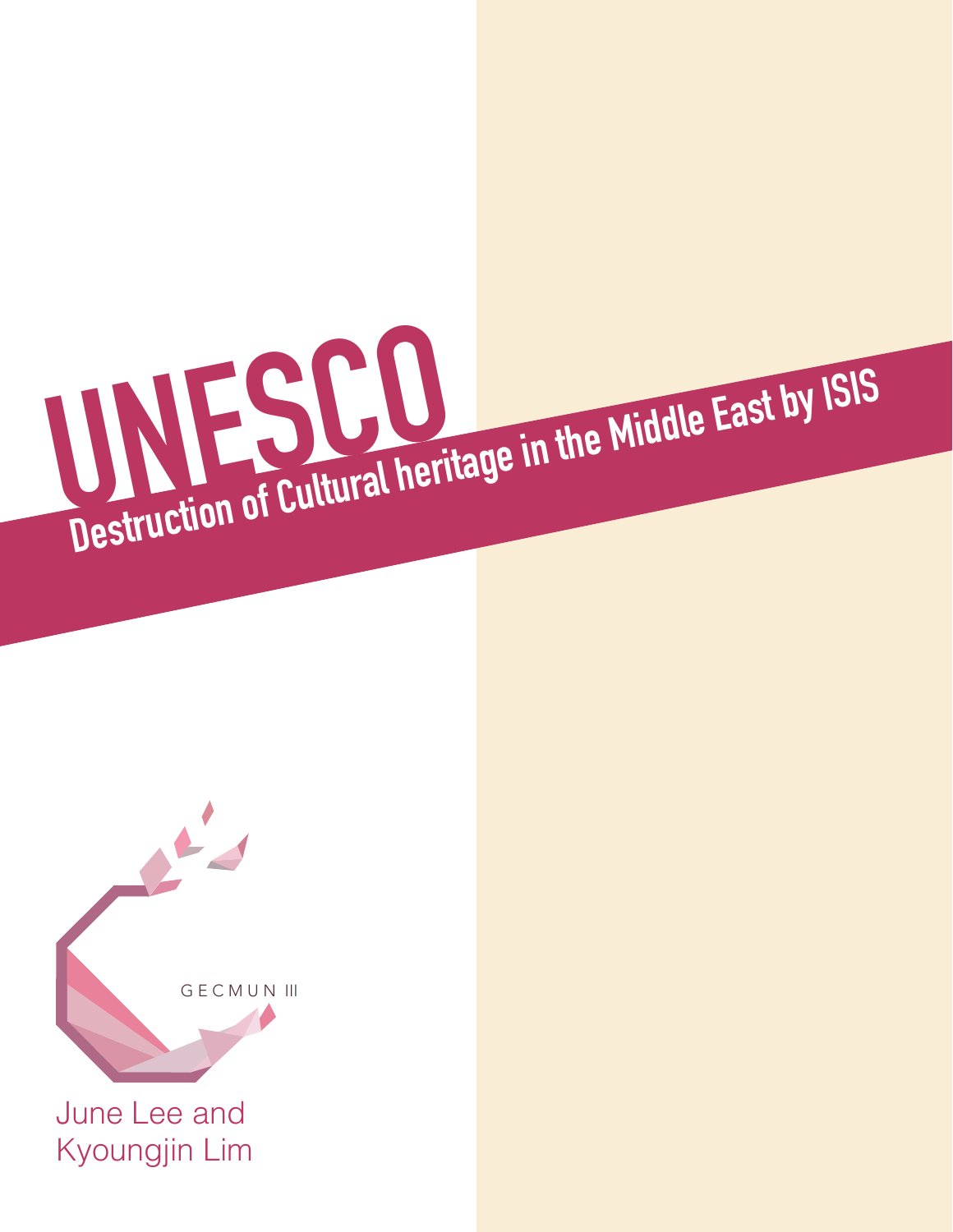# **LIST OF PARTICIPATING COUNTRIES**

**USA** Australia Belgium Canada Denmark France Jordan the Netherlands UK Russian Federation Syria Iraq China Libya **Turkey** Saudi Arabia Egypt South Korea Oman, Germany Italy Japan Lebanon, Afghanistan Tunisia Algeria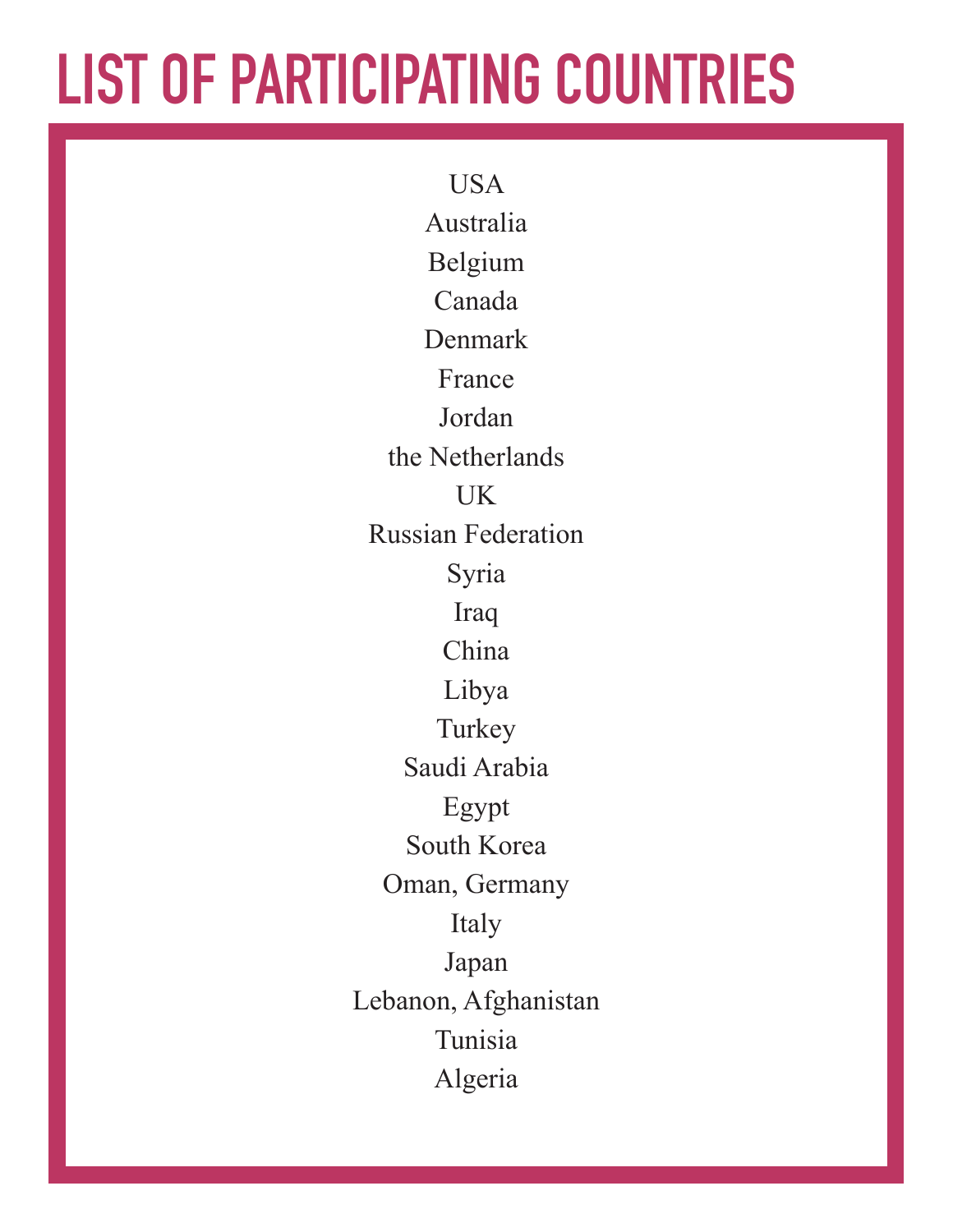# **INTRODUCTION TO THE COMMITTEE**

The United Nations Educational, Scientific and Cultural Organization (UNESCO) is a specialized committee of the United Nations which pursues fundamental ideas of freedom proclaimed in the UN Charter. The main goal of UNESCO is to achieve world peace and security through promoting international collaborations on all areas, chiefly education, science and culture. With 195 member states actively being involved, UNESCO is navigating its way to contrive new ways to build peace and sustainable development. As "intellectual" agency of the United Nations, UNESCO expands its ways to bring creative intelligence to life and sustain the hope of a humanism. GECMUN, following the passion and the ideas of the actual UNESCO, aims to discuss about most controversial issues of the global society with each delegate's creative resolution to the topic.

# **GLOSSARY OF KEY TERMS AND ACRONYMS**

**Hague Convention for the Protection of Cultural Property in the Event of Armed Conflict** First international treaty that was signed in May 14, 1954 in Hague to enforce the protection of cultural property in armed conflicts. Immovable and movable cultural heritages fall under the protection of Hague Convention.

## **ISIS (ISIL)**

ISIS, the Islamic State of Iraq and Syria, are the Jihadist Militant group with strong holds in both Iraq and Syria. ISIS are composed mostly with Sunni Arab, wanting to rule its citizen by Sharia law. They want to revive ancient caliphate and expand it to compass all Muslims, believing it will bring apocalypse as written in scripture.

### **Difference between Shia and Sunni**

After death of Muhammad, Islam was divided into two branches Sunni and Shia. Sunni islam believed next prophet should be Abu Bakr, while Shia believed Ali should be next prophet. Both Sunni and Shia believe opposite subbranch of Islam has distorted meaning of Quran. 83% of Muslims are Sunni (ISIS) while only 16% of muslims are Shia.

## **Jihadism**

Jihadism, movement of jihadist, describes Islamic militant movement perceived as to be rooted in islam and big threat to the West. Word "Jihadism" is also used to define Sunni Islamic struggle. In 2003, Martin Kramer describes Jihadism as "most violent persons and movements in contemporary Islam, including alQaeda."

## **AlQueda**

AlQueda is a Sunni militant Islamist that was found in 1988 after war in Soviet invasion of Afghanistan in 1980. Bin Laden and Abdullah Azzam found AlQueda. Unlikely with ISIS (major goal of ISIS is to build Islamic State), AlQueda concentrated on worldwide terror to show off their existence. AlQueda's major goal was to make West into tremor of horror.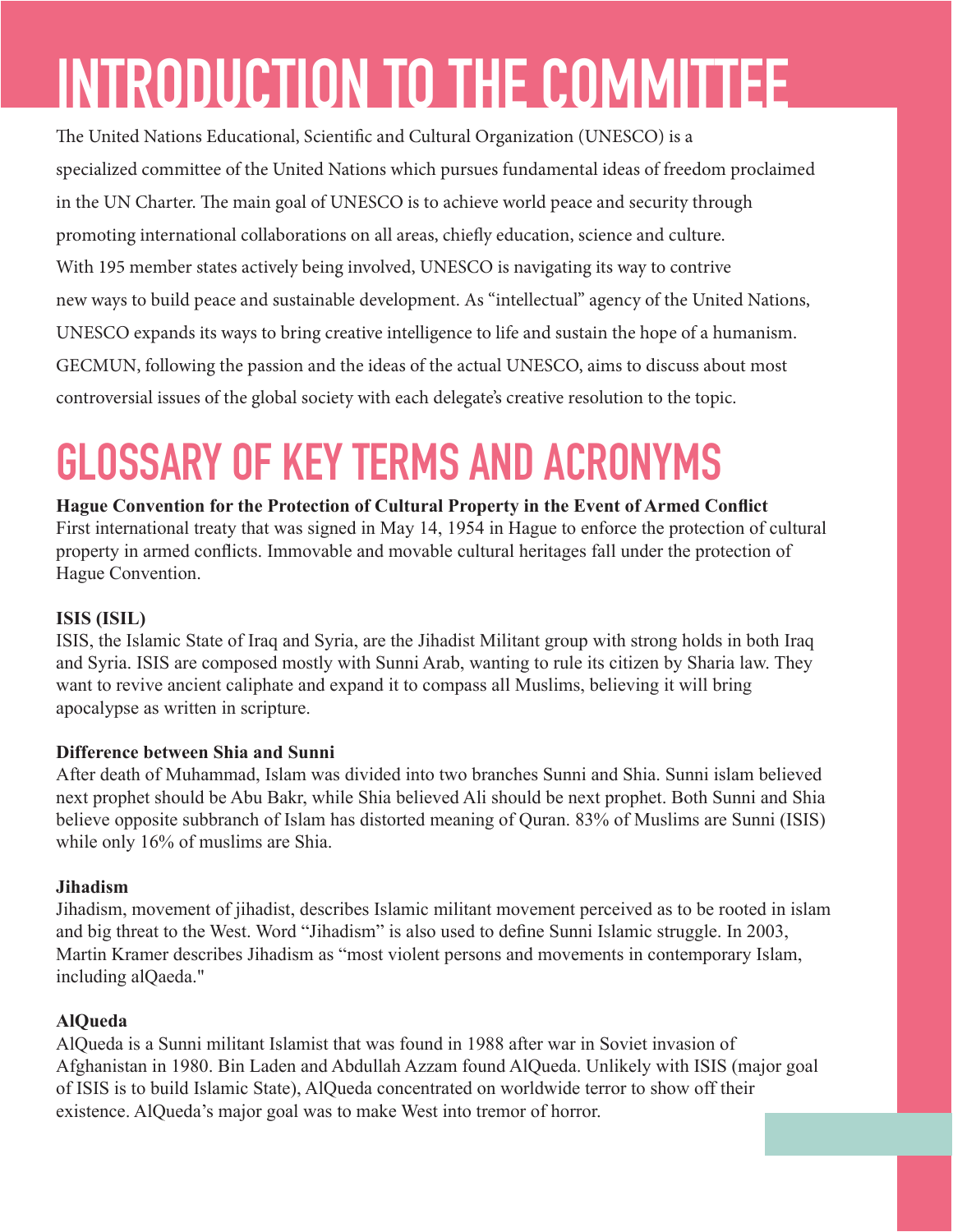#### **Syria**

Palmyra: Palmyra was an ancient city that thrived in desert east of Damascus. Being part of silk road, it gained its wealthy and started to build colonnaded avenues and impressive temples. However, all of the Palmyra's preserved temples and avenues were destroyed by ISIS.

Mar Elian Monastery: Dedicated to 4thcentury saint, Mar Elian Monastery was important pilgrimage site for hundreds of Syrian Christians.

Apamea: Wealthy trading city in Roman era, Apamea had many artifacts. To obtain financial aid, ISIS excavated Apamea's artifacts and sold to people.

DuraEuropos: One of the oldest Christian church, built by a greek settlement, and highly decorated Romeera building was destroyed.

Mari: Flourished ancient city in era of Bronze age.

#### **Iraq**

Hatra: Hatra, selected as UNESCO World Heritage site in 1985, was capital of independent kingdom of mixed culture of Greek and Roman. Its architectures portray mixture of West and Eastern. ISIS recorded video of using sledgehammers to destroy major architects in Hatra.

Mosul Museum and Libraries: Mosul Museum and Libraries had thousands of manuscripts, books and artifacts. Mosul Museum had most of important Nineveh's heritage. However, ruthless ISIS destroyed and fired Mosul Museum and Libraries in 2014.

Mar Behram Monastery: Mar Behram Monastery was built in 4th century to commemorate Christian Saint. The extremists destroyed the Saint's tomb.

Mosque of the Prophet Yunus: Mosque of the Prophet Yunus was built to dedicate Jonah, biblical figure considered as a prophet to may Muslims. However, ISIS interprets Johah as forbidden. 2014, mosque was excavate and demolished with explosive.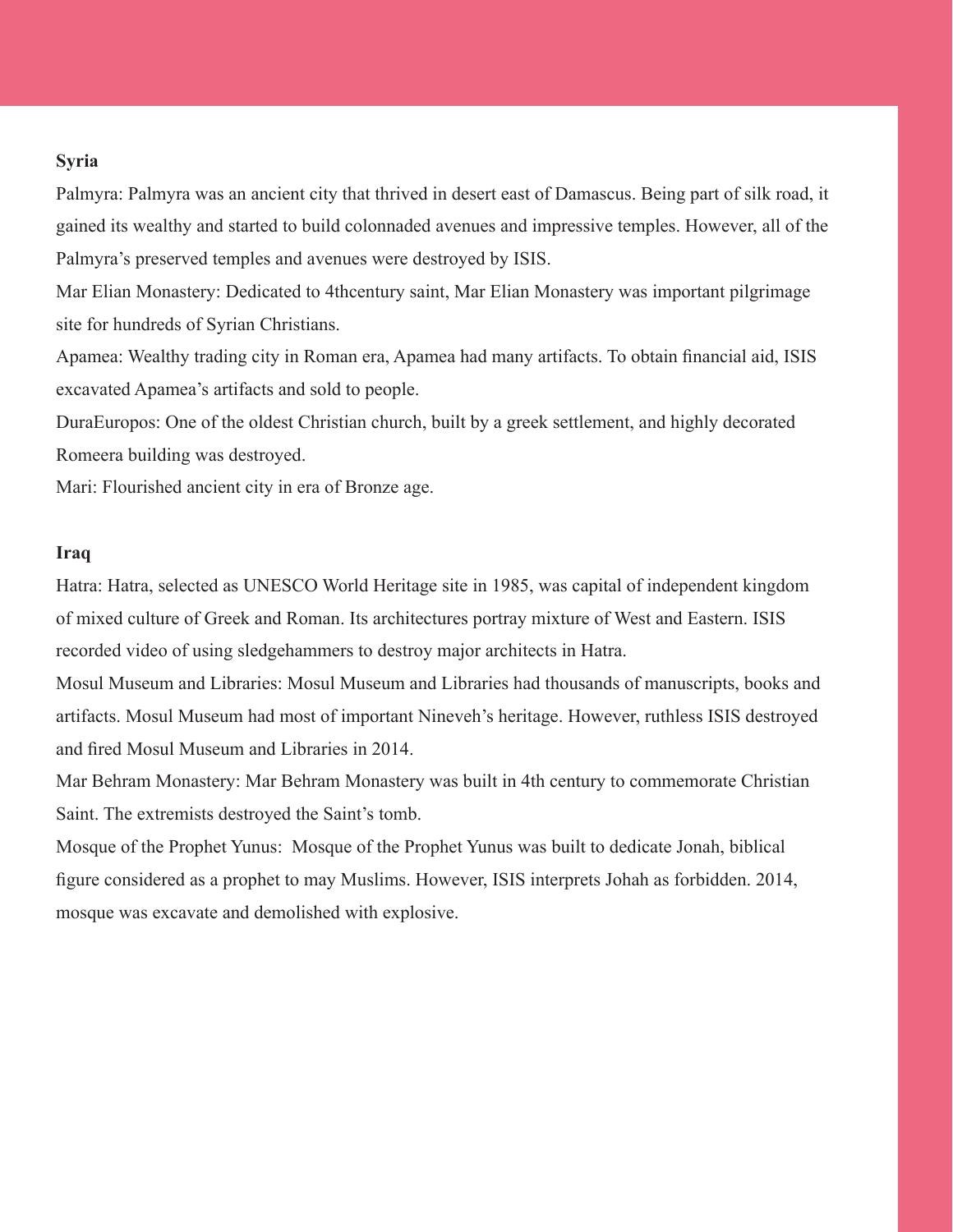# **TIMELINE-HISTORY OF ISIS**

1979: At Afghanistan, Zarqawi and Bin Laden form its group known as ISIS and alQueda respectively at Afghanistan war(vs Soviet Union).

1989: By Soviet withdraw, Arab fighters also withdraw from Afghanistan.

1990s: Bin Laden grows alQueda into a global network; Zaqawi forms his own group but fizzles.

1996: Both men return to Afghanistan, ruled by Taliban

.

2001: alQueda attacks America from its base. US launch attack to Afghanistan, Bin Laden flees to Pakistan and Zarqawi flees to Iraq.

2003: US invades Iraq. US topples Saddam Hussein's Sunni dictatorship and disbands Iraqi army. Unemployed and lost their place to go, Iraqi army joins insurgence led by Zaraqwi and Jihadist group joins insurgence too.

2004: Zarqawi's group became dominant insurgence. Zarqawi's group formed alliance with alQueda and changed its name to AQI, alQueda of Iraq.

2006: Iraq's Sunnis rise up against him and Zarqawi was killed by airstrike promoted by US. With US intervention, power of rebel shrinks

2011: America withdraws in 2011 from Iraq. When ArabSpring spread, Bashar alAssad cracked down violently on protesters. Rebels happened, and Assad releases jihadists(extremist) to fight against the rebels. AQI change its name to Islamic State of Iraq led by Abu Bakr alBaghadi.

2012: Baghdadi sends top deputy to Syria to spread new alQueda branch to fight alongside of rebel which is known as Jabhat alNursa.

2013: Baghdadi announced that he is taking control of all alQuedaallied forced in Syria.

2014: Sunni welcomed ISIS more than Shiadominated government. ISIS controls a third of Iraq and a big part of Syria.

Now: Its power has shrank but ISIS is terrorising international wide threatening people.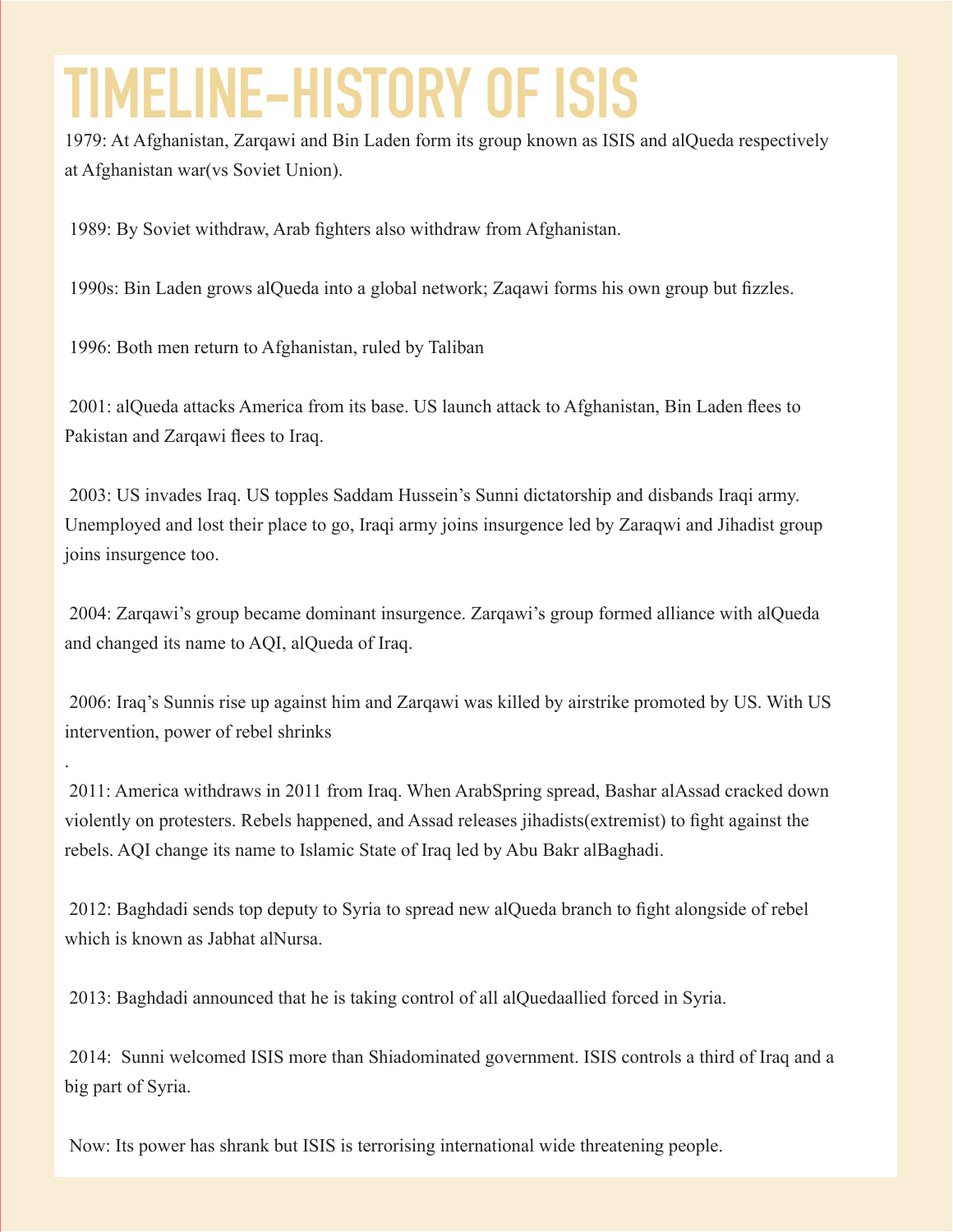# **INFORMATION ON THE TOPIC Historical background**

UNESCO (United Nations Educational, Scientific and Cultural Organization), also known as the "intellectual" agency of the United Nations aims to build peace and sustainable development. UNESCO works to reach this aim through building connections among member states in three different areas: education, science, and culture.

Since 2014, the Islamic State of Iraq and Syria (ISIS) or Islamic State of Iraq and Levant (ISIL) is continuously destructing the cultural heritage sites of the Arab region including Syria and Iraq. UNESCO strongly encourages all the member states to create effective solutions for this issue that it threatens numerous precious heritages of the region. UNESCO General Director Irina Bokava's often quoted that, "Damage to the heritage of the country is damage to the soul of its people and its identity."

ISIS is a Sunni Muslim terror organization, which appeared in 2012 to 2014 during and after the Syria's civil war. ISIS is constantly threatening the international safety and security by conducting terrors and beheading citizens. The main objective of ISIS is to bring all of the Muslims and Muslim regions under their control.

There are different motivations that led ISIS to destruct cultural heritages in the conflict region. They want to show their ideology to the world. They are trying to remove all the traces of previous civilizations or religions in order to follow the Islamic tradition that they believe in. However, the major motivation is not only about ideology. ISIS uses propaganda videos, which shows its fighters destroying the heritage sites in order to reach their main purpose. Their purpose is to attract media attention and use these actions as political tactics that could enable them to influence the world. ISIS is also selling some of the antiquities on the black market to fund their campaign.

We emphasize the urgency of this cultural crisis and encourage delegates to come up with various solutions, both long term and short term that will protect damaged region's heritages and people's identities from ISIS.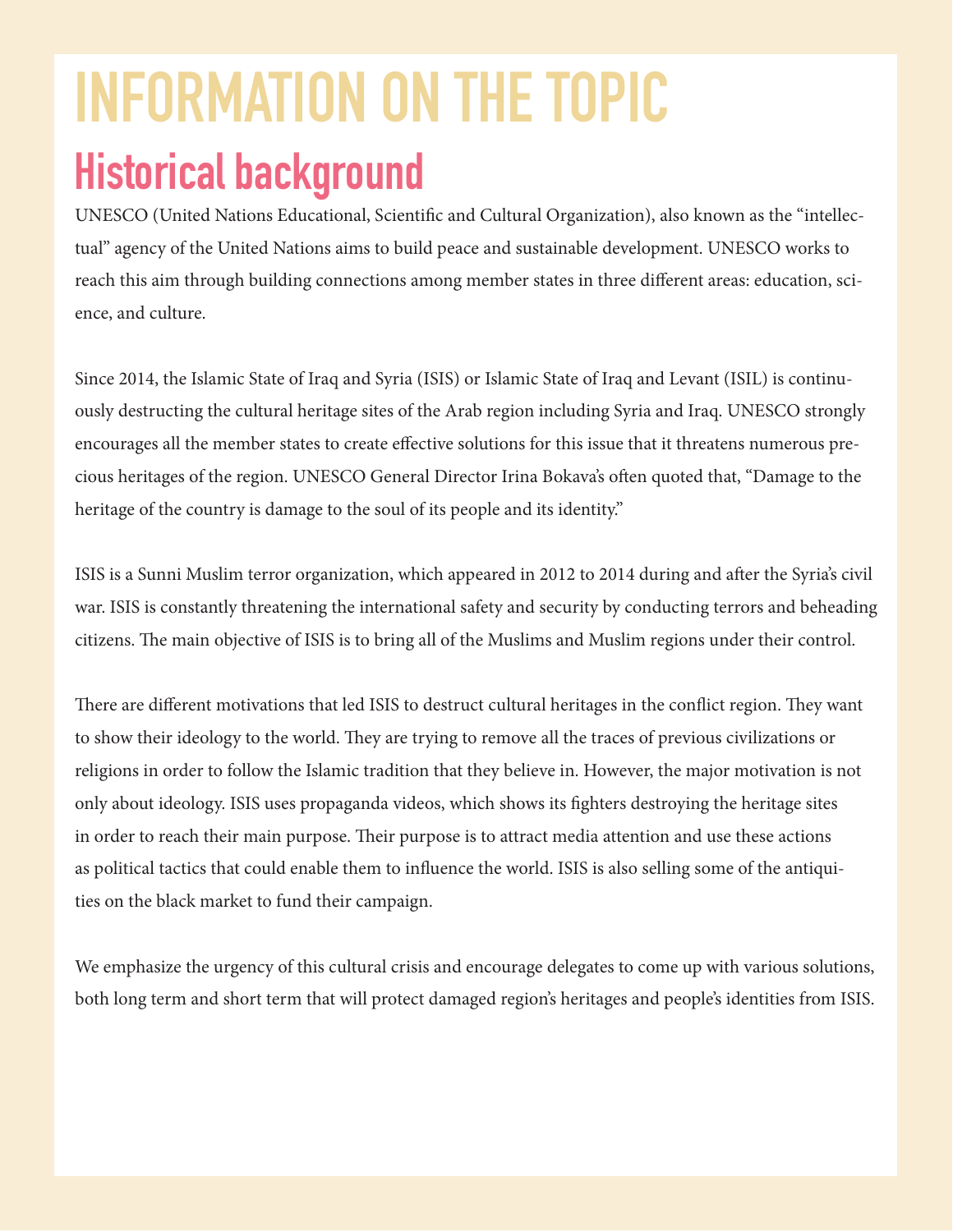## **Status Quo**

Loss of heritage sites may not sound like a serious issue than the refugee crisis or devastation of the city's infrastructure, because some may only think that they are just old sites and monuments. Howevre, heritage sites are not only the traces of the past. They are the representations of national identity across religions and ethnic groups.

According to the 1954 Hague Convention for the Protection of Cultural Property in the Event of Arms Conflict, this kind of public destruction politically intended to influence media is considered to be a war crime. Though UNESCO launched the Unite4Heritage campaign to combat this issue, we still need more engagements from the member states. Since July 2015, ISIS took over a region of land in the Middle East that includes 20% of Iraq's 10,000 cultural heritage sites, which are determined by UNESCO World Heritage. Approximately 41 main cultural heritage sites and monuments are completely lost. The rate of destruction is doubled from 34% in 2014 to 66% in 2015 and it is still increasing.

# **Stances of UN Member States and parties involved**

### **United States of America**

US is applying physical power against ISIS in the conflict region. A USled coalition of Western and Middle Eastern countries started air strikes against ISIS in Iraq since 2014. The US provided weapons and trainings to moderate Syrian rebel forces and Special Forces are fighting against ISIS with antiIS forces from Iraq and Syria.

### **Saudi Arabia**

Saudi Arabia is in cooperation with US to moderate Syrian rebel forces. The authorities of Saudi Arabia are afraid of ISIS inspiring Saudi jihadists to overthrow the current government and revolt against the monarchy's legitimacy.

### **Jordan**

Jordan is a strong ally of USA, which joined the air strikes against ISIS in Syria to protect its borders. They are trying to forestall the jihadist groups from being active in Jordan. Jordanian military had doubled its size alongside the border with Iraq.

#### **Iraq**

The former Shiadominated government created conditions that helped Sunni IS to settle down in Iraq. ISIS is taking over the territory that stretches largely around Syria, and northern and western Iraq. Iraq is receiving military assistance from US, which includes advising, training, and equipping the Iraqi military. Along with Syria, Iraq is one of the most affected countries from destruction of heritage sites by ISIS. Some of the important ancient sites that are damaged by ISIS include: Hatra, Nineveh, Mosul Museum and libraries, Nimrud, Mosque of the Prophet Yunus and more.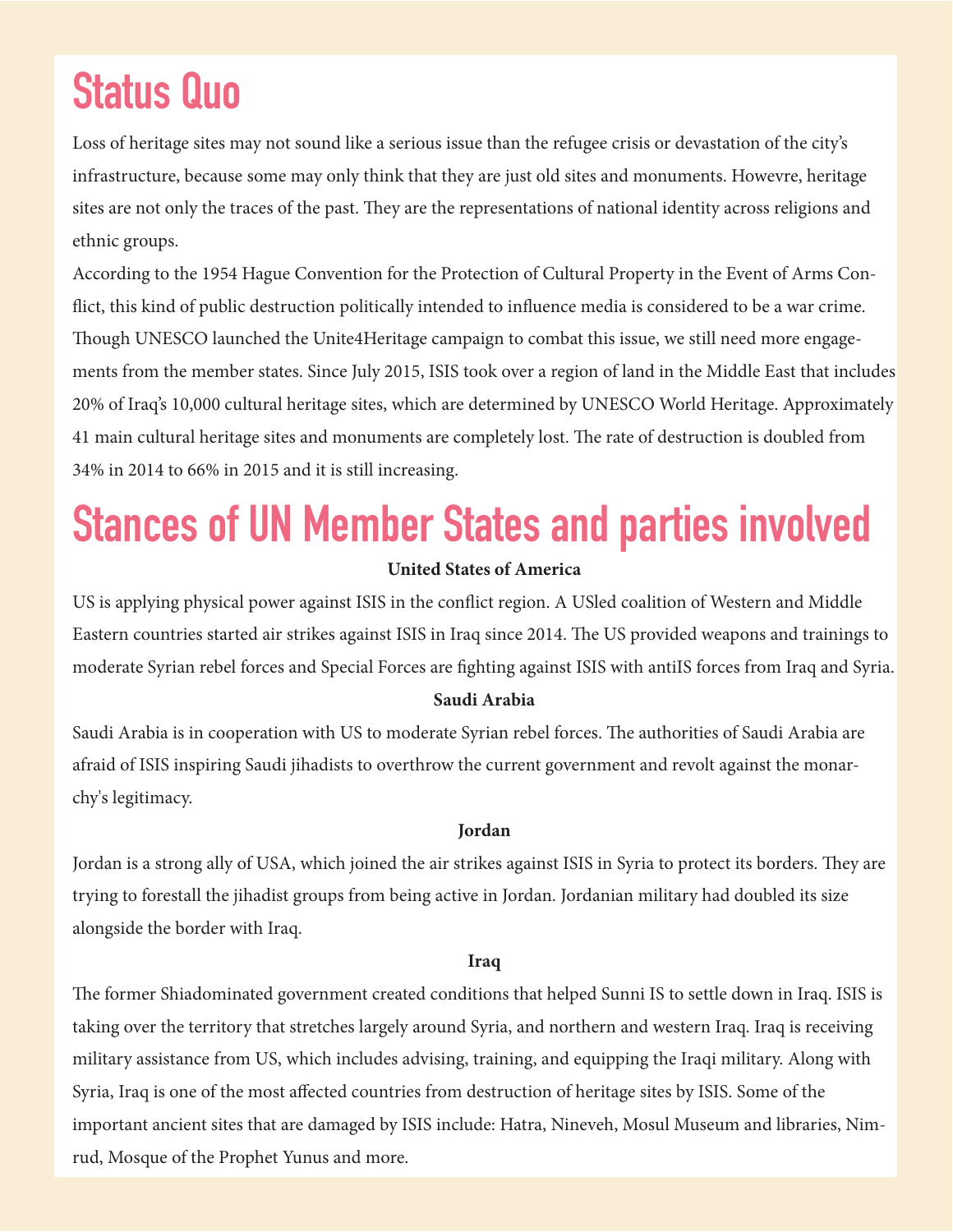#### **Russia**

Russia is not included in the USled coalition but they launched their own airstrikes in Syria in September 2015, which target IS strongholds and the fighters.

#### **Syria**

During and after the civil war in Syria, ISIS seized large parts of Syria. 1020% of their territory is in Syria. After the outbreak of the civil war, Syria is facing the biggest refugee crisis with about 11 millions Syrians being displaced. Currently, ISIS is attacking heritage sites by using bulldozers and explosives. Major heritage sites in Syria that are damaged by ISIS are: Palmyra, Christian monastery, Apamea and more.

#### **Libya**

Greek and Roman antiquities and prehistoric artwork in Libya are also in danger of ISIS. Since government in Libya is divided into two rival governments, it is impossible to keep the track of damaged ancient sites. Though ISIS didn't conduct largescale destruction in Libya, lots of valuable heritages including sculptures and artefacts are now in danger.

#### **Lebanon**

As a country adjacent to Syria, Lebanon is hugely influenced by the conflict in Syria and ISIS. Under ISIS propaganda of clearing out the other religions, Lebanon is experiencing serious terrors. It is also considered as the easiest place for ISIS to expand its territory. With the refugees from Syria, fighters of ISIS came into Lebanon and spread across country. They are trying to achieve their ultimate goal of taking over Caliphate through regrouping and training in Lebanon. Therefore, Lebanon should be concerned about protecting their heritage sites from ISIS forces.

#### **Turkey**

Turkey is defeating ISIS in the territory along its borders with Syria and Iraq in response to the terrors happened in the border town of Suruc and in the capital Ankara.

#### **Afghanistan**

In 2015, ISIS announced that it is creating a new province in Afghanistan. There are 10003000 fighters in the country conducting terrors and attacks.

#### **Tunisia**

Though Tunisia is considered as a successful country of Arab Spring, the actual reality was not successful. Tunisia became a top source of ISIS fighters. Between 6,000 to 7,000 Tunisians left to fight for ISIS. ISIS attracted young people of Tunisia with all the sweet promises. However, most of them didn't manage to return because they committed suicide terrors or dangerous attacks.

#### **Algeria**

In late 2015, ISIS launched several attacks targeting Algerian security forces. After these attacks, ISIS took over the power and started to operate some of the provinces and increasing its size. Supported by its success in neighboring countries like Libya and Tunisia, smallscale attacks in Alegeria is increasing also. It will slowly destabilize the Algerian regime.

#### **Belgium, Denmark, The Netherlands**

Belgium, Denmark, and the Netherlands are included in the USled coalition carrying airstrikes against ISIS.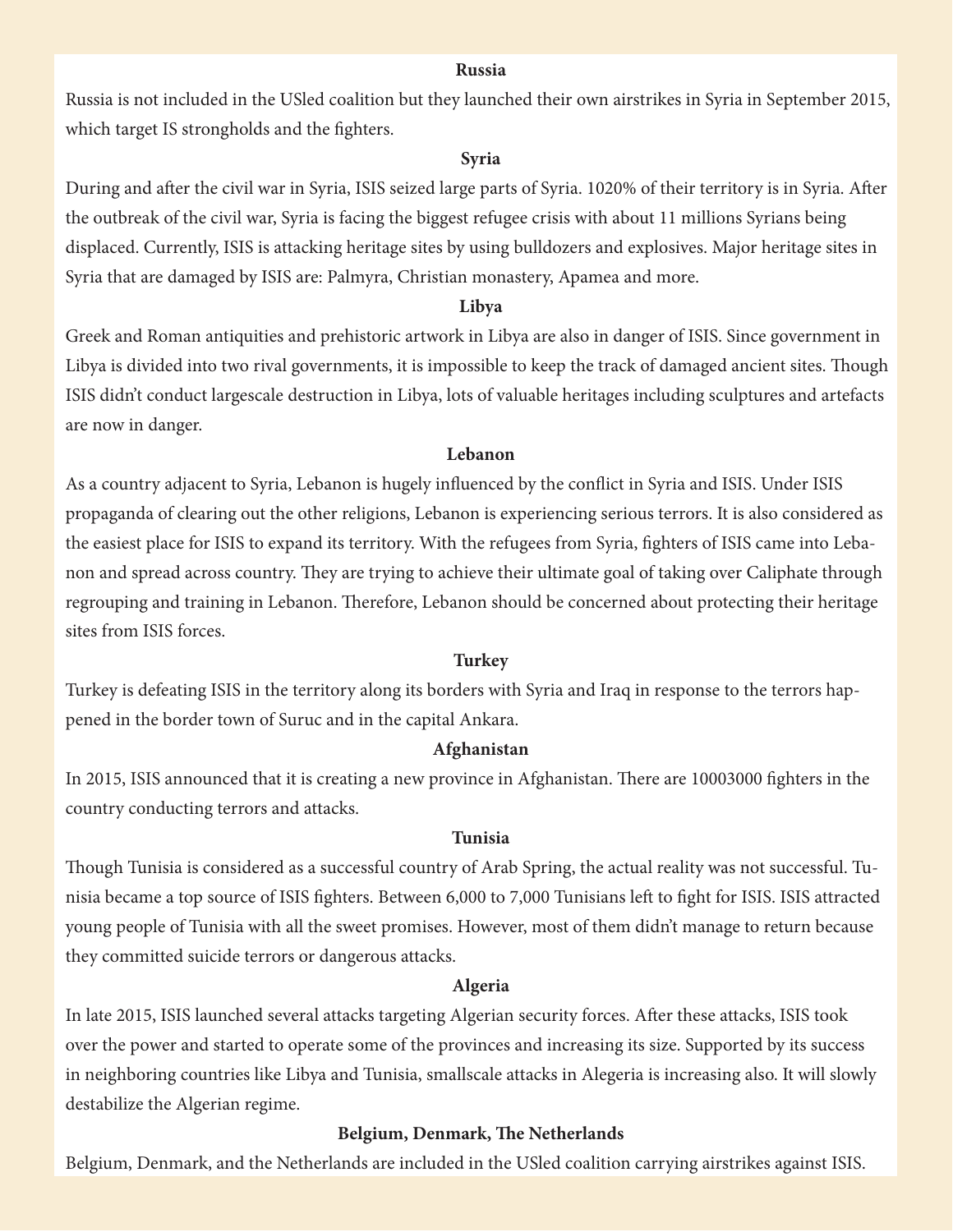#### **Canada**

New Canadian Prime Minister Justin Trudeu has decided to withdraw Canadian fighter jets from the USled coalition after he winning the election.

#### **Australia**

Australia is a member of the international military coalition striking IS facilities in Syria and Iraq.

## **Possible solutions**

a) The use of military force against ISIS

When AlQueda had several terror attack on United States of America, US initiated "Operation Neptune Spear" to assassinate Osama Bin Laden. After death of Osama Bin Laden on May 2, 2011, power of AlQueda shrank dramatically. Following the successful method that US tried to stop AlQueda's influence, nation could collaborate to eradicate ISIS in military means. However, this method could cause thousands of innocent life. In Afghanistan war, estimate of 11,624 innocent civilian died. ISIS uses Syria and Iraq as their base. Massive air attacks will kill civilian for sure. Recently, Russia used deadly arsenal in Syria to drive ISIS out of Palmyra. The operation was successful, destroying 3,000 terror targets during 14 days of airstrikes. In the other side of successfulness, 1,000 civilian died in the bombardment. Using military forces against ISIS would easily eradicate ISIS, but its cost of operation would be innocence of civilians.

#### b) Acknowledge ISIS as an official islamic state.

ISIS main goal is to establish their own islamic state and further spread to the world. If international world acknowledge ISIS as an official state, ISIS might stop terror attacking nations. However, it is most likely that ISIS would not stop their offensive intrusion because their primary purpose of terror is to recruit new Jihadists by boasting their influence.

### c) Stop ISIS's Propaganda

It is commonly known that ISIS uses Social Media Service to recruit Jihadists to their group. ISIS is posting their news and places in Twitter to guide route to ISIS. Even though the national government is currently conducting methods to stop ISIS accounts, the methods seem to be reinforced. Nations could collaborate with SNS company to catch a individual trying to be Jihadists. However, this act could be seen as violating human private life and not a direct solution in protecting cultural heritage.

Dealing with ISIS would be one of the hardest topic in modern world. Is there a solution to protect cultural heritage that is being destroyed by ISIS without military means? How could we prevent ISIS from destroying important historical cultural heritage? Given possible solutions by chairs are to remind any solutions have cost on it. Our goal is to contrive the most effective ways to protect cultural heritage.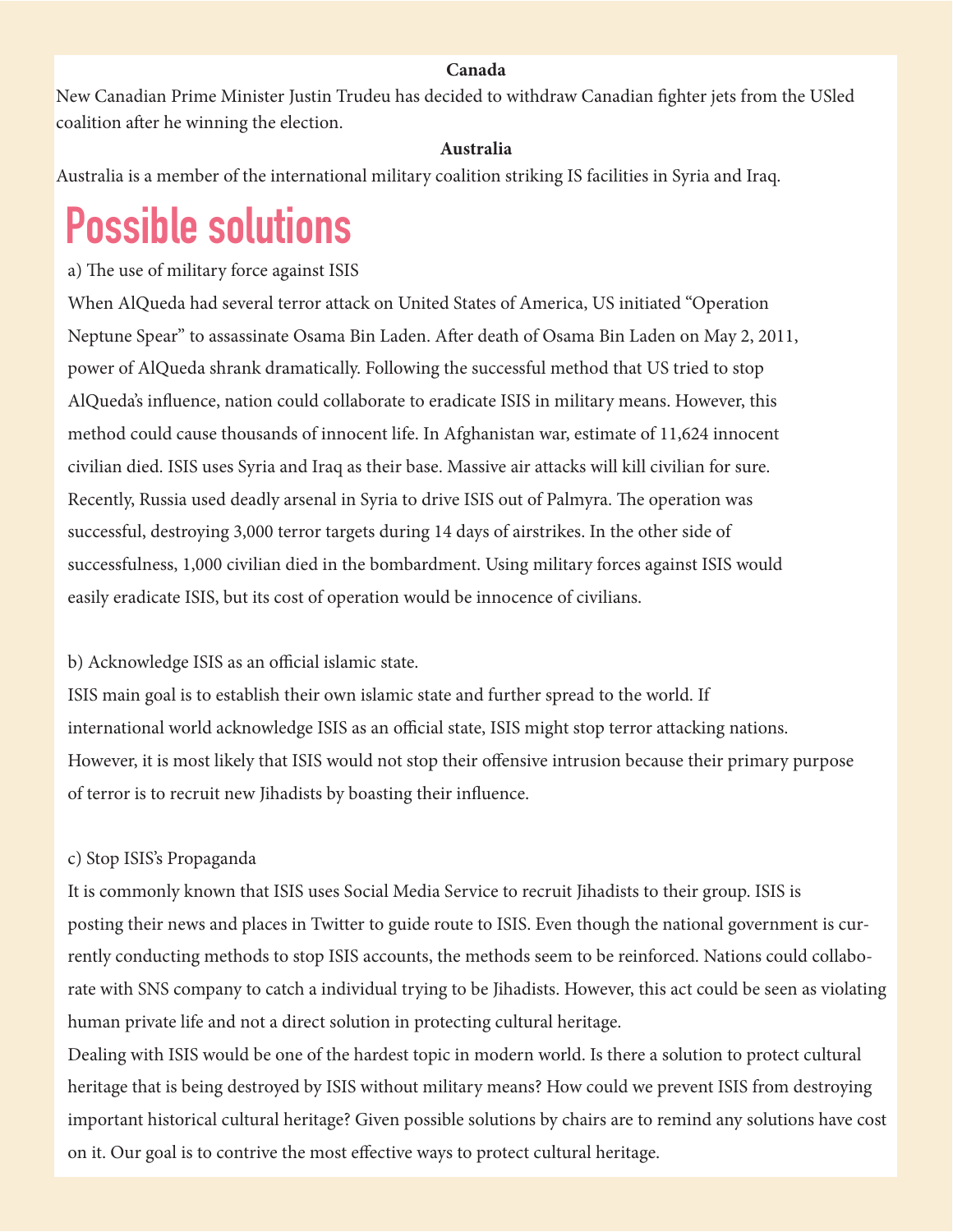# **QUESTIONS TO CONSIDER**

1. How can the cultural heritage destruction influence each nation?

2. How does the cultural heritage destruction impact social, economical and political status quo of the world, especially of the member states where their cultural heritages had already been attacked?

3. To what extent should military measures be involved in hindering further destruction?